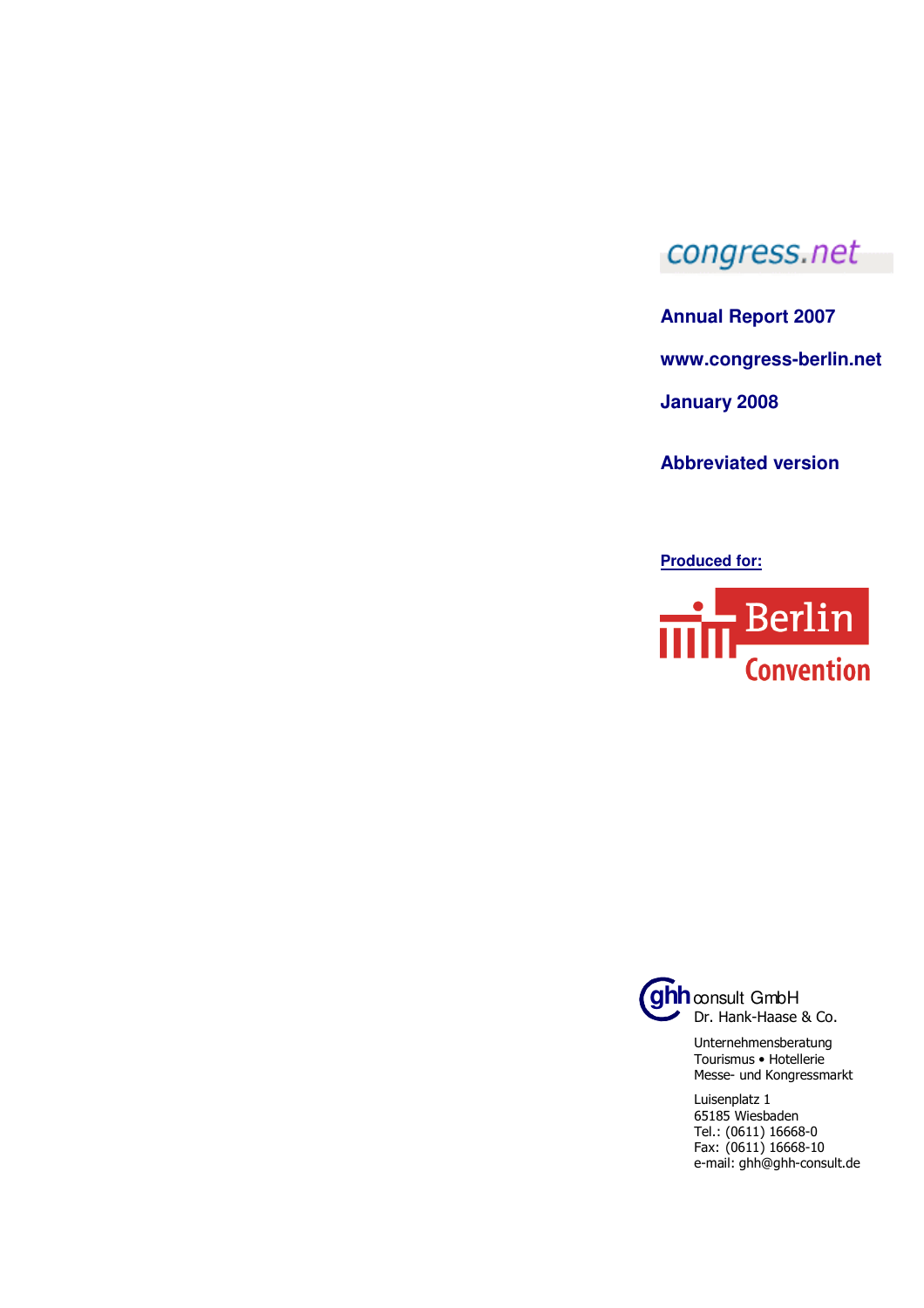In Berlin 298 venue providers offer a total meeting space of approximately  $416,700 \text{ m}^2$ .

160 hotels (54% of providers) have around 99,200  $m^2$  event space (24% of meeting space).

Six convention centres and halls (2% of providers) offer 57,900  $m^2$  event space (14% of meeting space).

132 "unusual venues" (locations, 44% of providers) make 259,600  $m^2$  event space (62% of meeting space) available.

36% of meeting hotels and 100% of convention halls took part in congress.net in 2007. Together they represent 76% of the total space offering in venues of this kind.

17% of the location providers who account for 14% of the total event space located in Berlin locations took part.

In 2007 around 101,200 events with approximately 7.97 million participants were staged. The number of events and participants was far higher than in 2006 (95,500 events with 7.45 million participants). This corresponds to an increase of +6% for events and +7% for participants.

The Berlin convention hotels play a key role: 85,000 events (+6%) attracted 4.7 million participants (+9%) (2006: 80,300 events with 4.3 million participants).

Around 2,400 events (+4%) with approximately 820,000 participants (+3%) were staged in the convention centres and halls in the course of 2007 (2006: 2,300 events with 800,000 participants).

Around 13,800 events (+7%) were recorded in 2007 in the so-called Locations with approximately 2.45 million participants (+4%) (2006: 12,900 events with 2.35 million participants).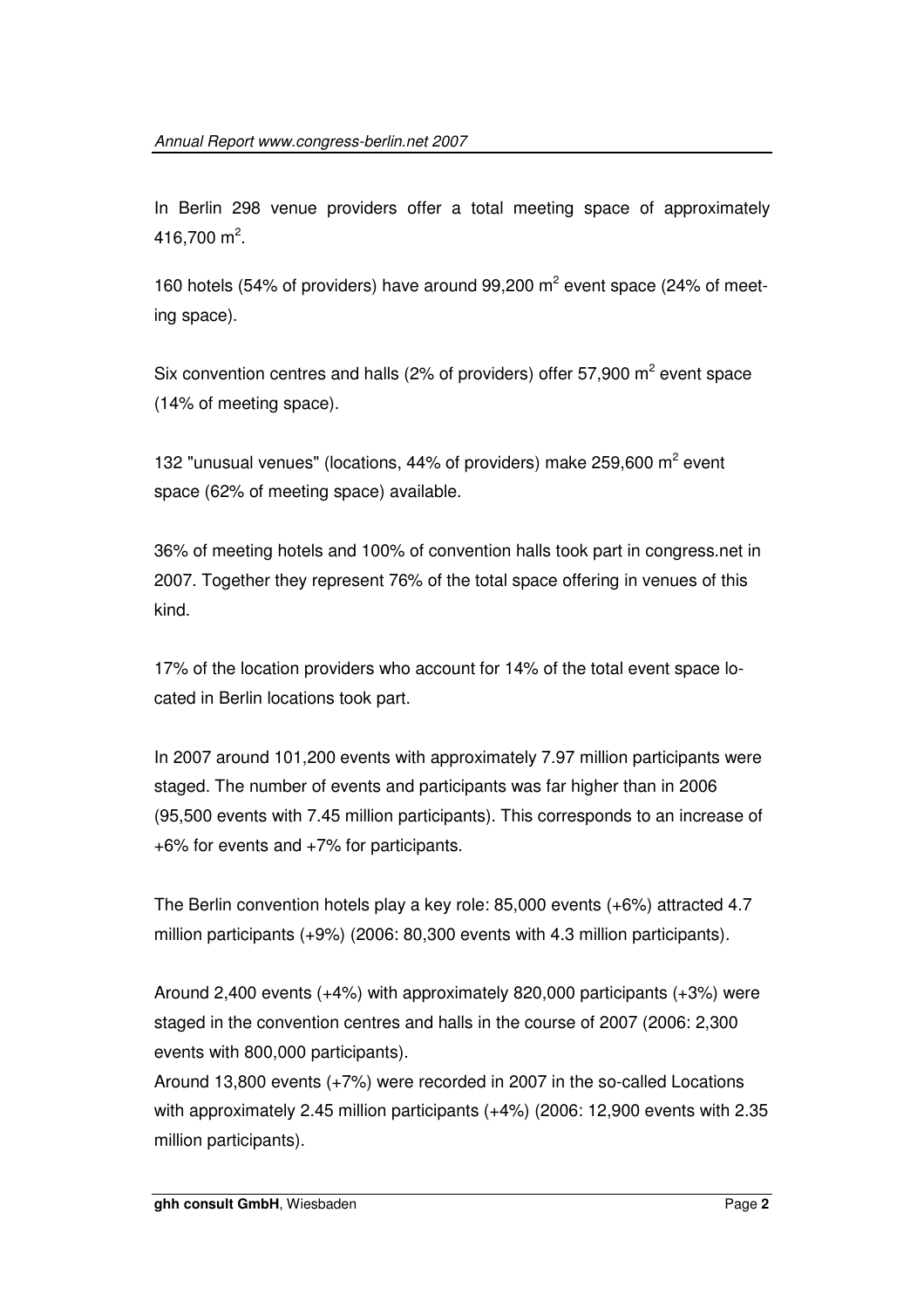Overall the convention market improved markedly compared with 2006. The numbers of participants and events both rose dramatically.

In 2007 there were slight changes in event sizes compared with the previous year. Whereas the share of events with up to 20 participants and between 21 and 50 participants fell marginally (2007: 47% and 29%, 2006: 49% and 30%), slightly more larger events were staged.

The average meeting length of 1.6 days remained the same in 2007 as the previous year. Whereas there were no changes in the case of the convention, municipal and multi-purpose halls and locations with average meeting lengths of 1.4 and 1.2 days compared with the previous year, the average meeting length in hotels increased from 1.6 days in 2006 to 1.7 days in 2007.

The share of multi-day events rose in 2007: 30% of the events in Berlin were multi-day events and 70% one-day events.

The seasonal distribution of events in Berlin in 2007 follows the typical curve of meeting and convention events with high levels above all in the spring and autumn months and low demand in the summer vacation months July and

In 2007 meetings (36%), events (12%), conventions (11%) and seminars (11%) were the dominant types of event from the Berlin perspective. These shares are similar to the previous year. In the case of hotels and convention, municipal and multi-purpose halls, meetings were by far the largest category of event (40% and 27% respectively). Events (42%) and seminars (15%) were the largest category of functions in the locations.

Out of all the organisers in 2007 around two-thirds (66%) of all events were staged by the private sector. Whereas the share of the private sector and public institutions fell slightly, the share of associations, organisations, agencies and PCOs increased slightly as organisers.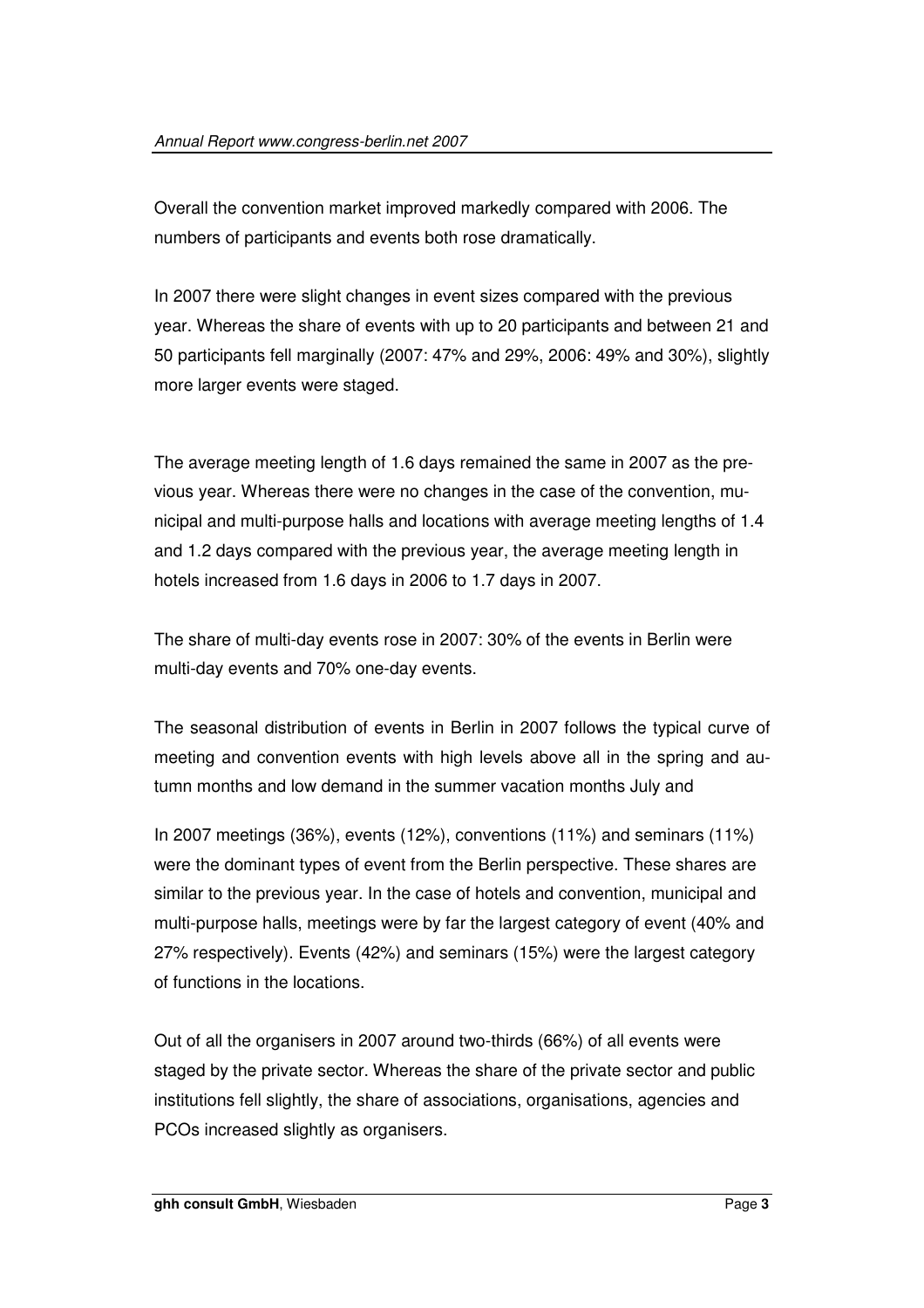Approximately 88% of all events were directly booked in 2007. Around 7% of bookings were made by PCOs and approximately 3% by travel agencies.

The sector "Trade, banking, insurance" was the most highly represented amongst organisers in 2007. With 12%, it staged the most meetings and conventions in Berlin. The sectors "Chemicals, pharmaceuticals, cosmetics" and "Publishing houses, media, culture, leisure, sport" were in second and third place with 9% each.

The sectors "Politics, public administrations, trade unions, lawyers" and "Trade, banking, insurance" headed the field with 9% of all event participants in 2007. The high share this year of the sector "Politics, public administration, trade unions, lawyers" reflects, amongst other things, the impact of large events in Berlin in conjunction with the German EU Council Presidency in the first half of 2007.

The share of international events (23%) increased in 2007 by one percentage point compared with the previous year. This means that just under one in four events in Berlin has an international dimension.

With regard to the origins of participants, the region with 47% is still very clearly to the fore. Overall there is, however, a trend towards larger shares of participants from Germany, Europe and the rest of the world.

If one looks at the origins of participants in the different types of event, conventions have the largest proportion of foreign participants (10%).

The share of events with exhibitions fell slightly in 2007 (6%) compared with the previous year.

The meeting and convention travel business in Berlin generated approximately 4.48 million bed nights in 2007. Compared with the previous year this is an increase of 11% (2006: 4.03 million bed nights).